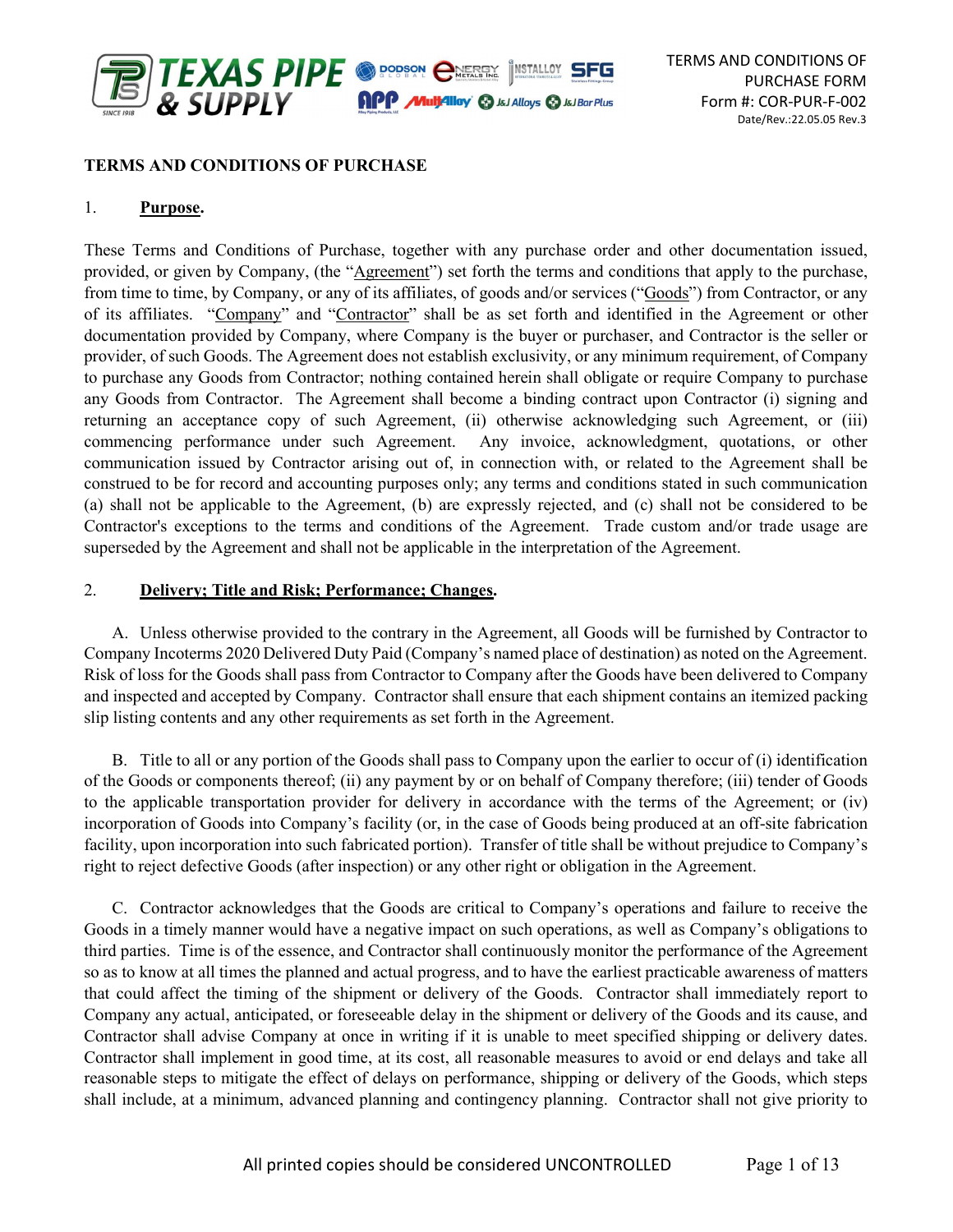

work for its other clients to the detriment of the timely shipment or delivery of the Goods. Company reserves the right to cancel the Agreement at any time for Contractor's default if the specified shipping or delivery dates are not met or will not be met. Contractor shall be liable for any and all Claims incurred by Company arising out of, in connection with, or related to late, or delayed, delivery by Contractor Parties.

D. Company shall have the right, but not the obligation, to make inspections of, perform tests on, and witness inspections or tests performed by Contractor or its subcontractors or suppliers on, the Goods at any reasonable time or place, including the facilities of Contractor or any of its subcontractors or suppliers. Contractor shall provide assistance to Company in carrying out or witnessing such inspections and/or tests and shall supply, upon request from Company, test reports and material certificates. Contractor shall also supply, upon request from Company, copies of any license, permit, bond, report, certificate, or other document maintained, compiled, or required by governmental authorities or the Agreement. Any inspection, or lack of inspection, by Company shall not in any manner relieve Contractor of any of its obligations with respect to the Goods.

E. Company may reject and hold, at Contractor's sole cost and expense, any of the Goods which are not as warranted or otherwise not in conformity with the requirements of, and specifications in, the Agreement, Company's request for quote, or which exceed the quantity ordered. Under no circumstances shall Company be required to resell the Goods which are rejected. Without limiting any other rights Company may have, Company, at its sole option, may require Contractor to repair or replace any or all of the Goods rejected by Company, at Company's sole cost and expense, or to refund the price of any or all rejected Goods. Contractor's obligations with regard to the repair or replacement of Goods shall include the obligation to replace any items of Company's property that are damaged by such Goods, and shall include transportation and any other costs and expenses incurred by Company.

F. Company shall have the right by written direction to make changes in the specifications and drawings for the Goods. If Contractor believes that such change affects the price or delivery date for such Goods, Contractor shall so notify Company in writing (with adequate supporting documentation) within five (5) working days after receipt of said written direction. Contractor shall suspend performance of the change unless thereafter released in writing by Company to perform said change, and Company and Contractor shall mutually agree in writing upon an equitable adjustment in the price and/or delivery date to reflect the effect of such change. Contractor's request for any adjustments shall be deemed waived unless submitted in writing within such five (5) working days after Contractor receives direction to make such changes. Contractor shall not suspend performance of the unaffected portion of the Agreement while Company and Contractor are in the process of making such changes and any related adjustments or at any time thereafter unless so instructed in writing by Company. If released in writing by Company, Contractor shall comply with and perform such change in accordance with the terms of the Agreement during the time Contractor and Company require to mutually agree upon an equitable adjustment. No agreement or understanding modifying the conditions or terms of the Agreement shall be binding upon Company, nor will extra compensation be paid by Company, unless the agreement or understanding is made in writing and signed by an authorized representative of Company. In no event shall any changes or substitutions be made by Contractor in or to the Agreement without the prior written consent of Company.

### 3. Compensation; Invoices; Payment

A. Unless otherwise provided to the contrary in the Agreement, Contractor shall be compensated for the Goods in the amount provided for in the Agreement. No minimum order charges, or charges for packing or handling,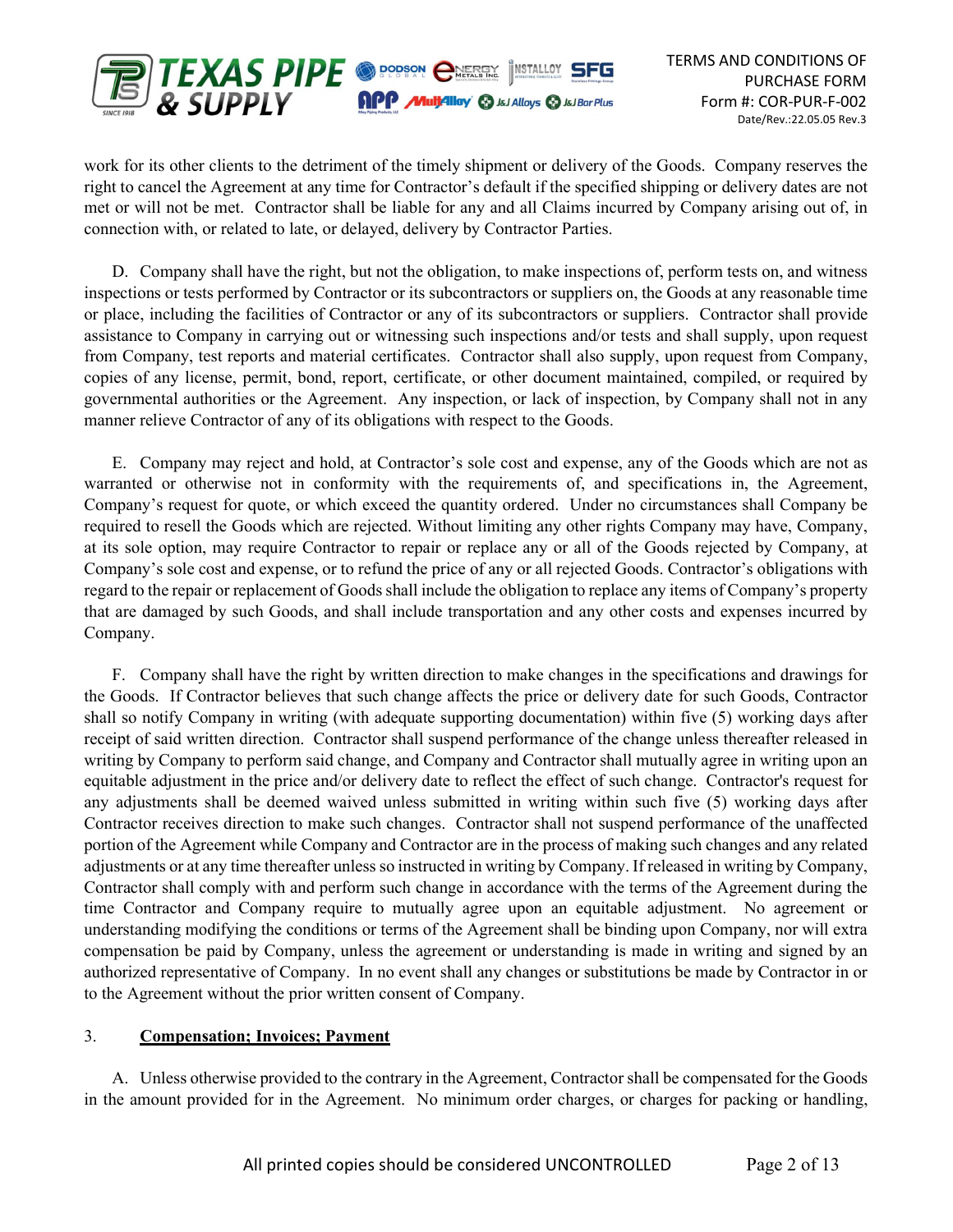

cartage, insurance, or value charges by any mode of transportation shall be payable or paid by Company unless so specified in the Agreement. Contractor shall show all applicable cash discounts for early payment on all invoices. Discount periods will be computed from the date a complete and accurate invoice with all required supporting documentation is actually received by Company.

B. Unless otherwise provided to the contrary in the Agreement, Contractor shall submit its invoice, in United States dollars, within fifteen (15) days after the end of each calendar month for amounts payable for Goods delivered to Company during the previous calendar month. Invoices shall be submitted in such form, containing such reference numbers and information, and accompanied by such certification and documentation as Company may request. Paper invoices are to be submitted to Company to the BILL TO location set out in the Agreement, or as otherwise noted by Company.

C. Unless otherwise provided to the contrary in the Agreement, Company shall pay, or cause to be paid, the approved amount of such invoice, within thirty (30) days of Company's receipt and acceptance of the Goods and a proper invoice, together with all required supporting documentation. If Company disputes any invoice, in whole or in part, Company shall pay the undisputed portion of the invoice and shall give Contractor prompt notice of the dispute. Company and Contractor shall endeavor to settle and adjust any disputed amount promptly. Company may set-off against payments due Contractor any amount due and owing Company from Contractor for any reason under the Agreement. Any payments made by Company shall not prevent Company from filing Claims, or prejudice its right to recover the amount of any such Claims, however or whenever they may have arisen. Without limiting the type or nature of such Claims, Company may recover any sums paid Contractor by mistake of law or fact. Payments shall not be construed as acceptance, or evidence of approval, of any Goods.

### 4. Insurance.

Contractor shall secure and maintain, during the term of the Agreement, the insurance in the types and amounts, under the conditions as detailed below, with companies satisfactory to Company, with policy limits not less than those indicated, and shall furnish on state approved forms certificates to evidence such insurance before commencing work on the Goods provided for herein.

Contractor shall immediately notify its underwriters and Company, and shall furnish all necessary information concerning, any occurrence which may give rise to a claim under any of the insurance policies described below. Reasonable deductibles are acceptable and shall be for the account of Contractor.

None of such insurance shall be cancelled, altered, or amended without 30 days prior written notice having been furnished to Company. The acceptance of a certificate of insurance which does not comply with the requirements herein shall not be deemed a waiver of these requirements. If requested, Contractor will provide the full policy, and not just the certificate, to Company. Limits of coverage required under this Article are in excess of defense (and related) costs.

Contractor shall name Company, and its affiliates, owners, directors, managers, employees, agents, representatives, successors, and assigns (collectively, "Company Parties") as additional insureds (on form CG 2010 1001 and 2037 1001, or equivalent) on all insurance policies (except Workers' Compensation). Coverages required by the Agreement will be primary and non-contributory coverage and no "other insurance" clause may be invoked by any insurer. Contractor and its insurer(s) waive(s) its and their right of subrogation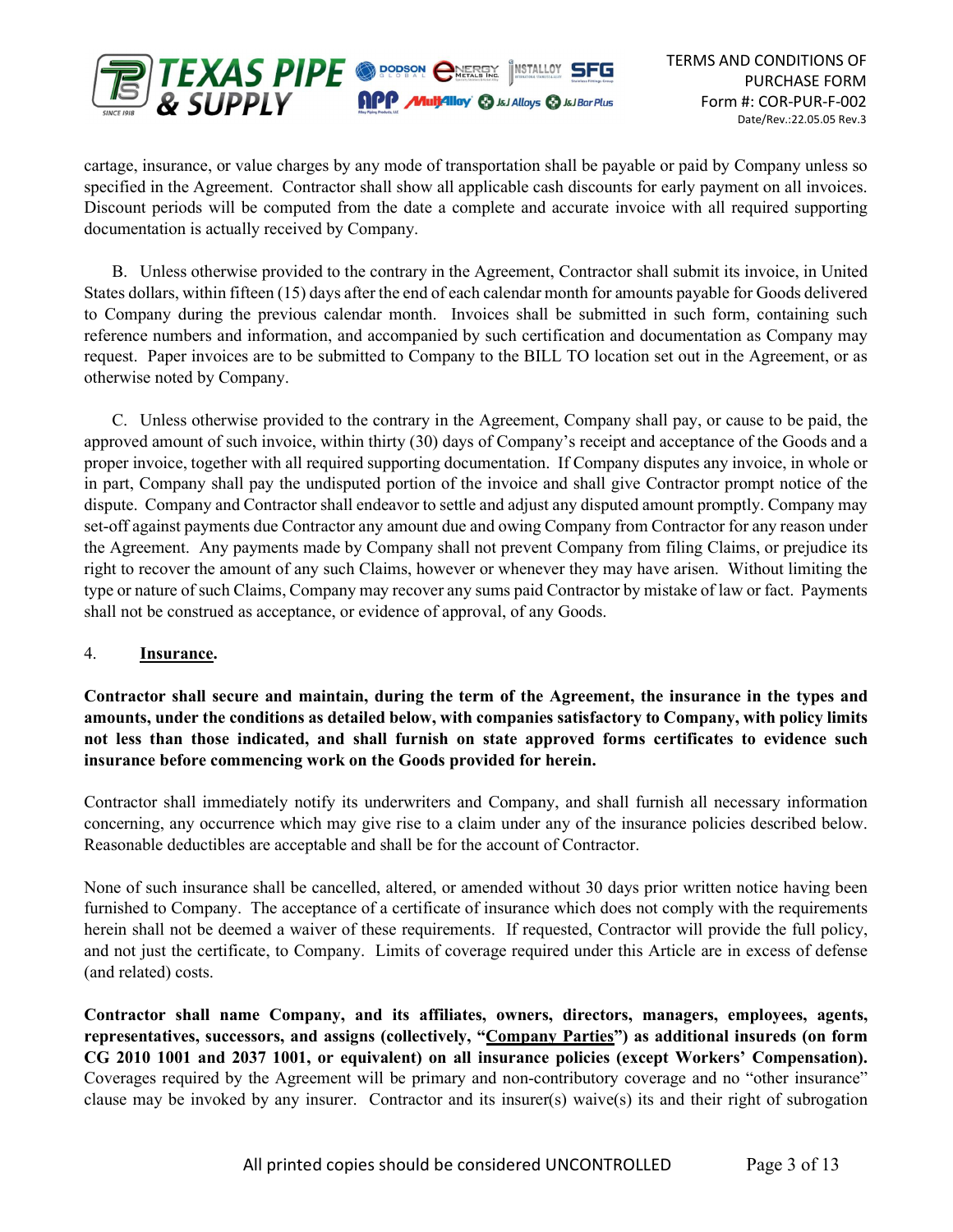

against Company Parties on all Contractor insurance (and any self-insurance) carried or required hereunder.

Workers' Compensation Insurance and Employer's Liability Insurance. Workers' Compensation insurance in accordance with the laws of the State or Territory in which the Goods (or work thereon) are performed and Employer's Liability insurance with the minimum limits of \$1,000,000 per accident, \$1,000,000 per illness, per employee, and \$1,000,000 per illness, in the aggregate. Such insurance shall protect the Company Parties as alternate employers against any claims asserted against any Company Parties by any of Contractor's employees as "borrowed servants" or statutory employees, and shall be endorsed to include Alternate Employer endorsement, naming Company Parties. In all cases where Contractor's employees and the employees of any subcontractors (including direct, borrowed, special, nominal, or statutory employees) are covered by a state's worker's compensation law, Company and Contractor agree that all Goods provided by Contractor and its employees pursuant to the Agreement are an integral part of and are essential to the ability of Company to generate Company goods, products, and services. Furthermore, Company and Contractor agree that Company is the statutory employer of Contractor's employees. Irrespective of Company's status as the statutory employer or special employer of Contractor's employees, Contractor shall remain primarily responsible for the payment of the worker's compensation benefits to its employees and Contractor shall not be entitled to seek contribution for any such payments from Company. CONTRACTOR SHALL INDEMNIFY AND HOLD HARMLESS COMPANY PARTIES FOR ANY WORKERS' COMPENSATION PAYMENTS TO CONTRACTOR'S EMPLOYEES WHICH PAYMENTS WERE MADE BY COMPANY.

General Liability Insurance. Commercial General Liability, including coverage for "Action Over" claims, Products and Completed Operations, and other contractual obligations as respects the Agreement and proper coverage for all other obligations assumed in the Agreement. The minimum limit shall be \$1,000,000 combined single limit per occurrence for personal injury, bodily injury, death, accident or property loss, destruction, or damage. If the policy has an annual aggregate limit, the aggregate will be at least \$2,000,000, and Contractor shall carry Excess Liability (or Umbrella) coverage that will "drop down" over each claim if such primary limit becomes exhausted.

Automobile Liability Insurance. Automobile Liability insurance covering owned, non-owned and hired automotive equipment, including broadened pollution coverage, with minimum limits of \$2,000,000 combined single limit for bodily injury and property damage. If hauling hazardous materials is part of the Goods, the policy must include an MCS 90 endorsement and the ISO Form 9948.

Cargo Insurance. To the extent applicable, Contractor shall maintain cargo insurance in an amount equal to the full value of the maximum quantity of Goods expected to be transported at any one time under the Agreement, but in no event in any amount less than \$300,000.00 per shipment. Contractor's cargo insurance shall provide "all risks" and "broad form" coverage and meet all applicable legal requirements for such coverage.

Excess Liability Coverage. Excess (or Umbrella) Liability will be carried in the amount of \$5,000,000, covering in excess of the preceding liability policies limits, and the limit shall be reported on the required Certificate of Insurance. In exceptional circumstances, Company, at its sole discretion, may require Contractor to carry such additional Excess Liability Coverage in amounts as Company deems reasonably appropriate prior to Goods hereunder.

Subcontractors' Insurance. If Contractor will have any subcontractors on Company's work sites or performing or supplying any portion of the Goods Contractor has agreed to perform for or supply to Company, then Contractor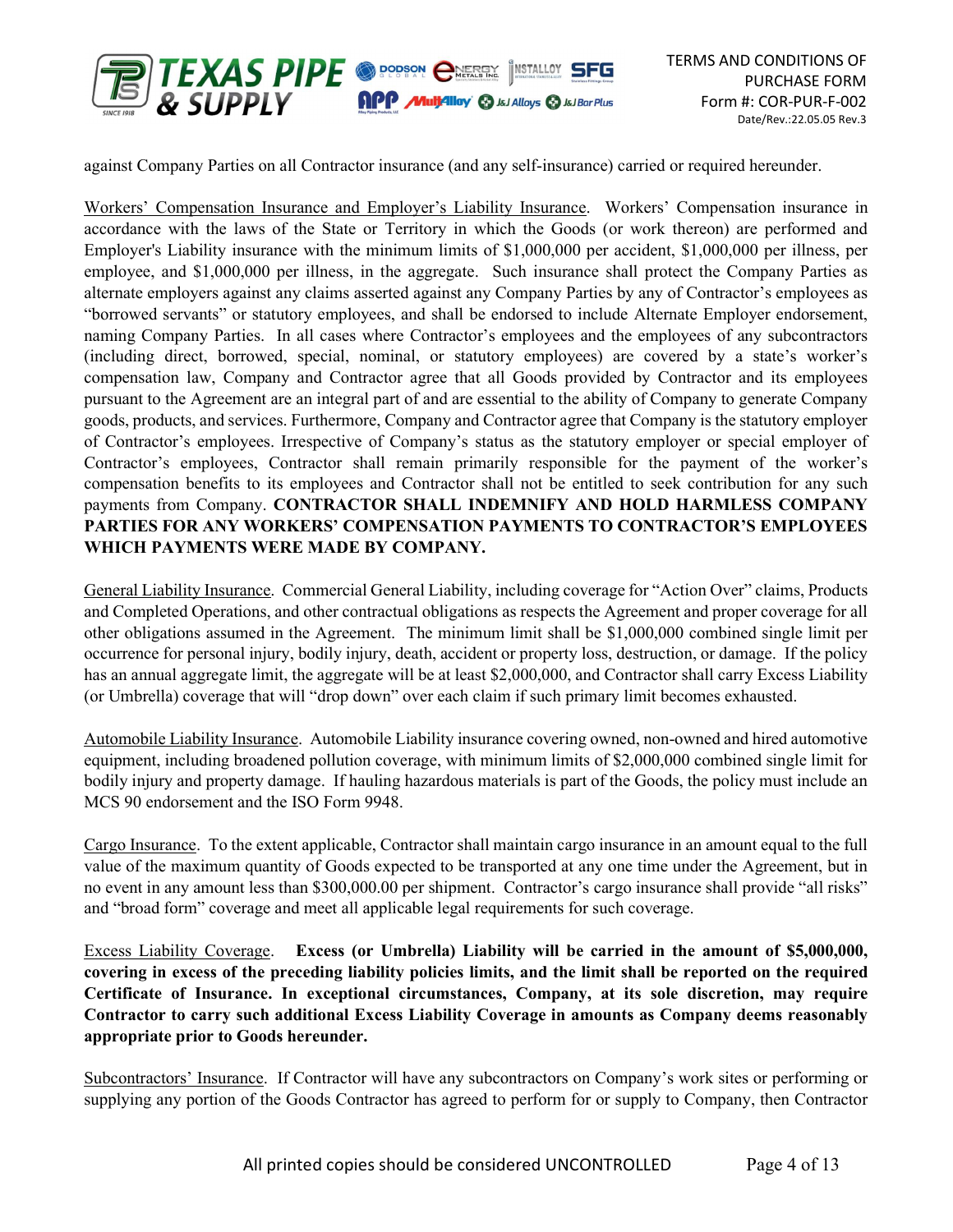

shall require all such subcontractors to provide the foregoing coverages, as well as any other coverages that Contractor considers necessary, it being the intent of Contractor to provide the insurance and endorsement protections stated in the Agreement that are in favor of any Company Parties. Such policies shall include the Additional Insured and Waiver of Subrogation endorsement clauses as set forth above. However, the fact that any subcontractor provides or does not provide any of the foregoing coverages, or any other coverages that Contractor considers necessary, shall not itself relieve Contractor of its obligations to provide said coverages.

Louisiana Requirements. The following terms and conditions shall apply in all cases where Contractor's employees (defined to include Contractor's direct, borrowed, special, or statutory employees for the purposes of this section only) are covered by the Louisiana Workers' Compensation Law, Louisiana Revised Statutes ("La. R.S.") 23:1021 et seq, as to Goods provided under this Agreement.

In all cases where Contractor's employees (as defined above) are covered by the Workers' Compensation Law, La. R.S. 23:1021 et seq., Company and Contractor agree that the Goods and operations provided by Contractor and its employees pursuant to this Agreement are an integral part of and are essential to the ability of Company to generate Company's goods, products, and services, and that Contractor's work and services shall be considered part of Company's trade, business, and occupation, for purposes of La. R.S.  $23:1061(A)(1)$ . Furthermore, Company and Contractor agree that Company is the principal or statutory employer of Contractor's employees for purposes of La. R.S. 23:1061(A) only. Irrespective of Company's status either as the principal or statutory employer or as the special employer (as defined in La. R.S. 23:1031(C)) of Contractor's employees, and regardless of any other relationship or alleged relationship between Company and Contractor's employees, Contractor shall be and remain at all times primarily responsible for the payment of Louisiana workers' compensation benefits to such employees, and shall not be entitled to seek contribution for any such payments from Company. This section is limited to and shall apply only in and to the extent of instances involving coverage of the Louisiana Workers' Compensation Law.

Notwithstanding any other terms or conditions of this Agreement, Contractor shall, in addition to and without limitation of other insurance requirements, under all circumstances cause its insurance to be endorsed to designate, protect, and insure Company in any employment or alleged employment capacity including, but not limited to, as an alternate employer, as a principal and statutory employer, as a borrowing or "special" employer, against all Claims whatsoever, whether for workers' compensation benefits, maintenance and cure, wages, death benefits, disability, or otherwise, related to employment or use of Contractor's employees or any other workers furnished by Contractor to provide Goods under this Agreement and shall cause such insurers and their underwriters to waive unconditionally any rights of subrogation against Company.

Nothing in this section shall be deemed to extend to Company a right of control or direction over Contractor's employees or to affect or modify either Contractor's status as an independent contractor or Contractor's obligations under any other provision of this Agreement.

Failure to Comply with Insurance Requirements. CONTRACTOR SHALL RELEASE, DEFEND, INDEMNIFY, AND HOLD HARMLESS COMPANY PARTIES FROM ANY AND ALL CLAIMS ARISING OUT OF, IN CONNECTION WITH, OR RELATED TO CONTRACTOR OR CONTRACTOR'S SUBCONTRACTOR'S FAILURE TO COMPLY WITH ALL OF THE ABOVE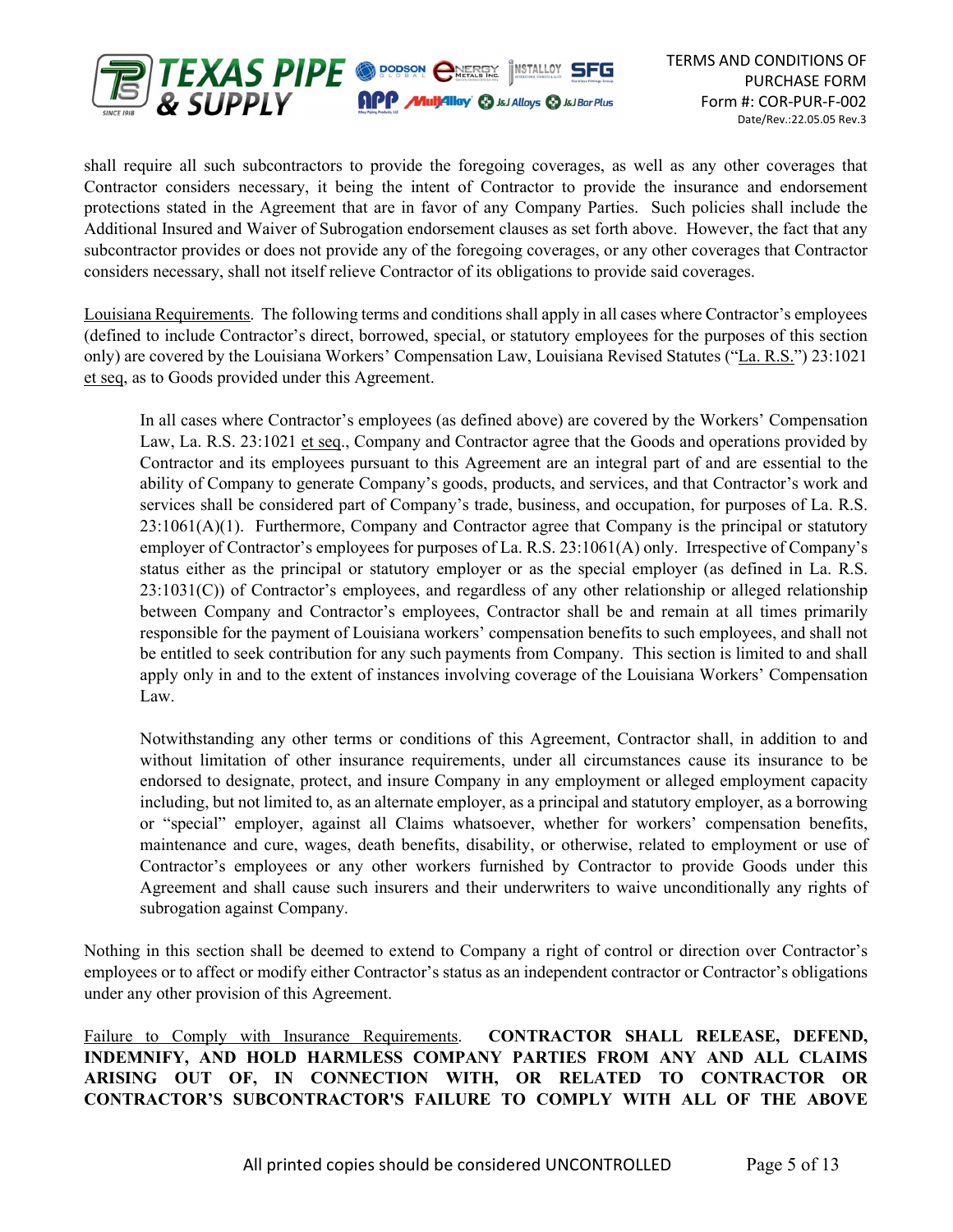

# INSURANCE REQUIREMENTS, INCLUDING THE OBTAINING WAIVERS OF SUBROGATION, OR DUE TO ANY INSURANCE COVERAGE BEING INVALIDATED DUE TO CONTRACTOR OR CONTRACTOR'S SUBCONTRACTOR'S FAILURE TO COMPLY WITH THE TERMS, CONDITIONS, AND WARRANTIES OF THE INSURANCE, REGARDLESS OF HOW ANY OF THE FOREGOING ARE CAUSED, INCLUDING WITHOUT LIMTIATION, THE NEGLIGENCE (ACTIVE, PASSIVE, JOINT, CONCURRENT, CONTRIBUTORY) OR STRICT LIABILITY OF, OR MISREPRESENTATION, BREACH OF WARRANTY, CONTRACT, OR STATUTORY DUTY BY, ANY COMPANY PARTIES, OR ANY OTHER THEORY OF LEGAL LIABILITY.

## 5. Liens; Claims.

A. Goods shall be provided solely by Contractor or by those subcontractors that Company may from time to time allow by its prior written approval. No approval shall relieve Contractor of any of its obligations under the Agreement. Contractor shall be responsible to Company for Goods provided or performed by all Contractor's subcontractors to the same extent Contractor is responsible for activities performed by Contractor's employees. Contractor shall ensure that all its contracts with its Subcontractors contain terms and conditions that are in conformity with and no less stringent than the terms and conditions of the Agreement between Company and Contractor. Contractor shall provide Company with a list of all subcontractors, if any, providing Goods together with evidence satisfactory to Company that all of Contractor's employees and subcontractors have been paid in full for Goods provided or performed.

B. Contractor shall pay and completely satisfy all claims or demands for labor, services, supplies, equipment, rentals, and material employed or used by it arising out of, in connection with, or related to the Agreement when those claims become due and payable. Contractor shall allow no lien or charge to be fixed upon the property (owned, leased, or hired) of Company, and Contractor shall ensure that no liens of any kind are fixed upon or against such property of Company by Contractor's employees, subcontractors, or subcontractors' employees. CONTRACTOR SHALL RELEASE, DEFEND, INDEMNIFY, AND HOLD HARMLESS COMPANY PARTIES FROM ALL SUCH LIENS AND RELATED CLAIMS. Company reserves the right to require Contractor to furnish it with satisfactory evidence that Contractor has paid all labor and material claims chargeable to Contractor. If a lien does attach and is not removed, Company may pay such claim and remove such encumbrance, and Contractor shall thereupon be liable to Company for the full amount of such claim, together with all costs and expenses arising therefrom, including attorney fees.

#### 6. Indemnity.

A. CONTRACTOR SHALL RELEASE, DEFEND, INDEMNIFY, AND HOLD HARMLESS COMPANY PARTIES FROM AND AGAINST ANY AND ALL CLAIMS, DEMANDS, CAUSES OF ACTION, LIABILITIES, LOSSES, AWARDS, JUDGMENTS, DAMAGES (INCLUDING SPECIAL, CONSEQUENTIAL, AND INCIDENTAL DAMAGES), COSTS, AND EXPENSES (INCLUDING REASONABLE ATTORNEYS' FEES AND EXPERT FEES) (COLLECTIVELY, "CLAIMS") ARISING OUT OF, IN CONNECTION WITH, OR RELATED TO: (A) ANY BREACH OF CONTRACT BY CONTRACTOR, OR OTHER BREACH BY CONTRACTOR OF ITS WARRANTIES, COVENANTS, OR OBLIGATIONS UNDER THE AGREEMENT; (B) ANY INJURY (INCLUDING DEATH), PROPERTY DAMAGE, OR ECONOMIC LOSS ARISING OUT OF, IN CONNECTION WITH, OR RELATED TO: (I) DEFECTIVE OR NONCONFORMING GOODS SUPPLIED BY CONTRACTOR UNDER THE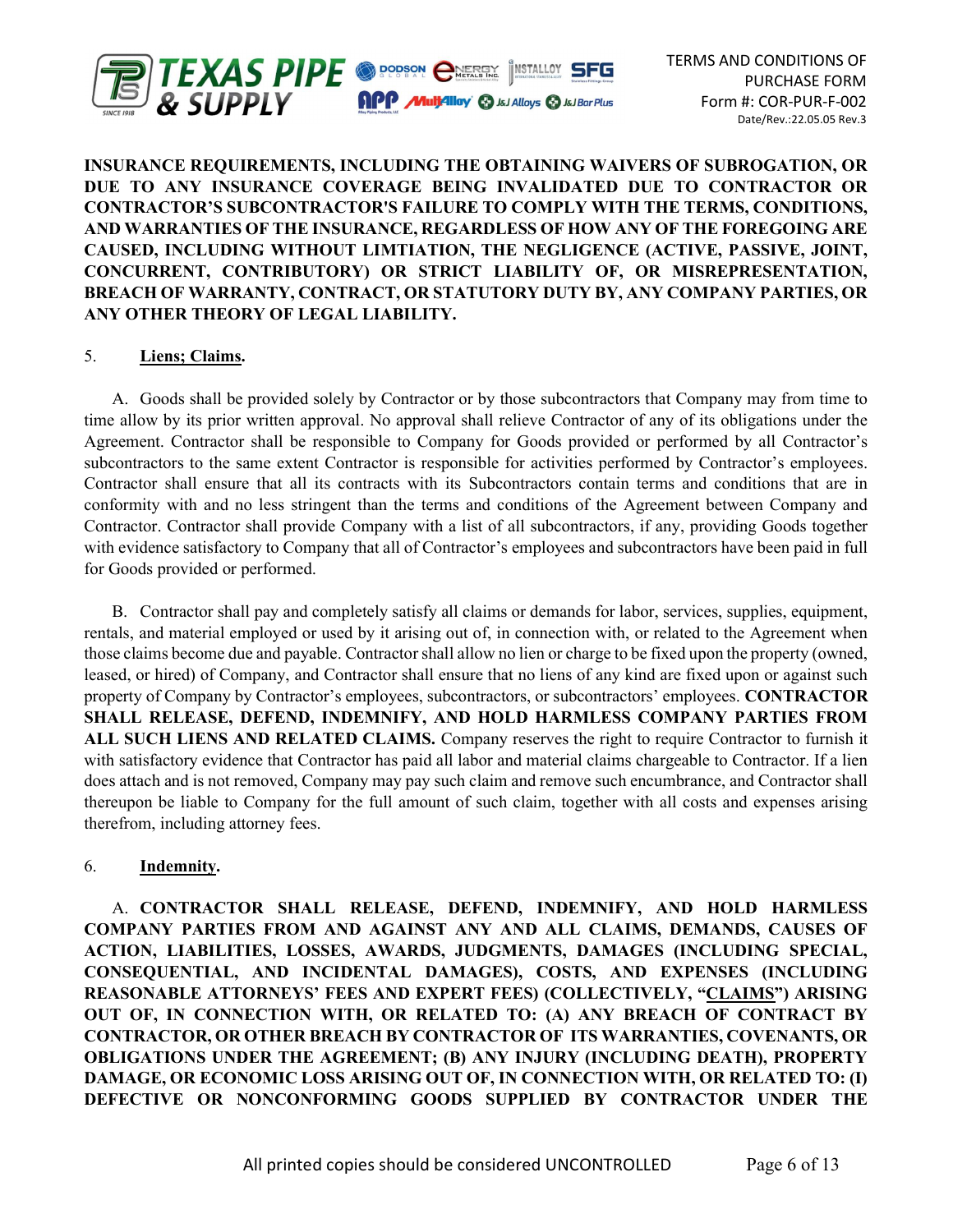

## AGREEMENT; OR (II) ACTS OR OMISSIONS OF CONTRACTOR PARTIES; (C) ANY FAILURE TO COMPLY WITH APPLICABLE LAWS AND REGULATIONS; OR (D) ANY INFRINGEMENT, ACTUAL OR ALLEGED, OR CONTRIBUTORY INFRINGEMENT OF A PATENT, TRADEMARK, COPYRIGHT, OR OTHER PROPRIETARY INTEREST.

B. CONTRACTOR SHALL RELEASE, DEFEND, INDEMNIFY, AND HOLD HARMLESS COMPANY PARTIES FROM AND AGAINST ANY AND ALL CLAIMS ARISING OUT OF, IN CONNECTION WITH, OR RELATED TO ANY LOSS OR DESTRUCTION OF, OR DAMAGE TO, PROPERTY OWNED, LEASED, OR HIRED BY ANY CONTRACTOR PARTIES, OR ANY PERSONAL OR BODILY INJURY TO, OR DEATH OF, ANY CONTRACTOR PARTIES. THE FOREGOING SHALL APPLY TO ANY AND ALL CLAIMS REGARDLESS OF THE CAUSE, INCLUDING WITHOUT LIMITATION, THE NEGLIGENCE (ACTIVE, PASSIVE, JOINT, CONCURRENT, CONTRIBUTORY) OR STRICT LIABILITY OF, OR MISREPRESENTATION, BREACH OF WARRANTY, CONTRACT, OR STATUTORY DUTY BY, ANY COMPANY PARTIES, DEFECT OF PREMISES, OR ANY OTHER THEORY OF LEGAL LIABILITY. The foregoing shall apply regardless of the claimant or plaintiff, including without limitation, the injured individual and their heirs, beneficiaries, and family members, and shall expressly include Claims arising out of, in connection with, or related to loss of consortium, loss of affection, loss of companionship, and any other similar claim or causes of action.

C. The indemnity and defense obligations of Contractor contained in the Agreement shall survive termination or expiration of the Agreement or any purchase of Goods. Contractor shall be strictly liable for its subcontractors and all of their respective employees and contractors.

## 7. Limitation of Liability.

COMPANY SHALL NOT BE LIABLE TO CONTRACTOR (A) IN ANY AMOUNT EXCEEDING THE PURCHASE PRICE OF THE AGREEMENT, OR (B) FOR ANY CONSEQUENTIAL, INDIRECT, EXEMPLARY, PUNITIVE, INCIDENTAL, OR SPECIAL LOSSES OR DAMAGES, INCLUDING WITHOUT LIMTATION, ANY LOSS OF PROFIT, BUSINESS, OR CONTRACT. THE FOREGOING SHALL APPLY REGARDLESS OF WHETHER SUCH LOSSES OR DAMAGES ARE FORESEEABLE, HOW SUCH LIABILITY AROSE, OR SUCH LOSSES OR DAMAGES WERE CAUSED, INCLUDING WITHOUT LIMTIATION, THE NEGLIGENCE (ACTIVE, PASSIVE, JOINT, CONCURRENT, CONTRIBUTORY) OR STRICT LIABILITY OF, OR MISREPRESENTATION, BREACH OF WARRANTY, CONTRACT, OR STATUTORY DUTY BY, ANY COMPANY PARTIES, OR ANY OTHER THEORY OF LEGAL LIABILITY.

### 8. Warranty.

A. Contractor hereby warrants: (i) legal title to and ownership of the Goods shall be free and clear of any and all liens, Claims, restrictions, reservations, security interests, and any other encumbrances when title thereto passes to Company; (ii) the Goods shall be designed and manufactured, and be performed, utilizing competent and skilled personnel in a good and workmanlike manner consistent with generally accepted industry and/or professional standards; (iii) the Goods shall be complete and free of defects in design, materials and construction; (iv) the Goods and components thereof shall be in full compliance with all applicable laws, rules, and regulations; (v) the Goods shall be new, of merchantable quality, and fit for their intended purpose; and (vi) all Goods shall be in accordance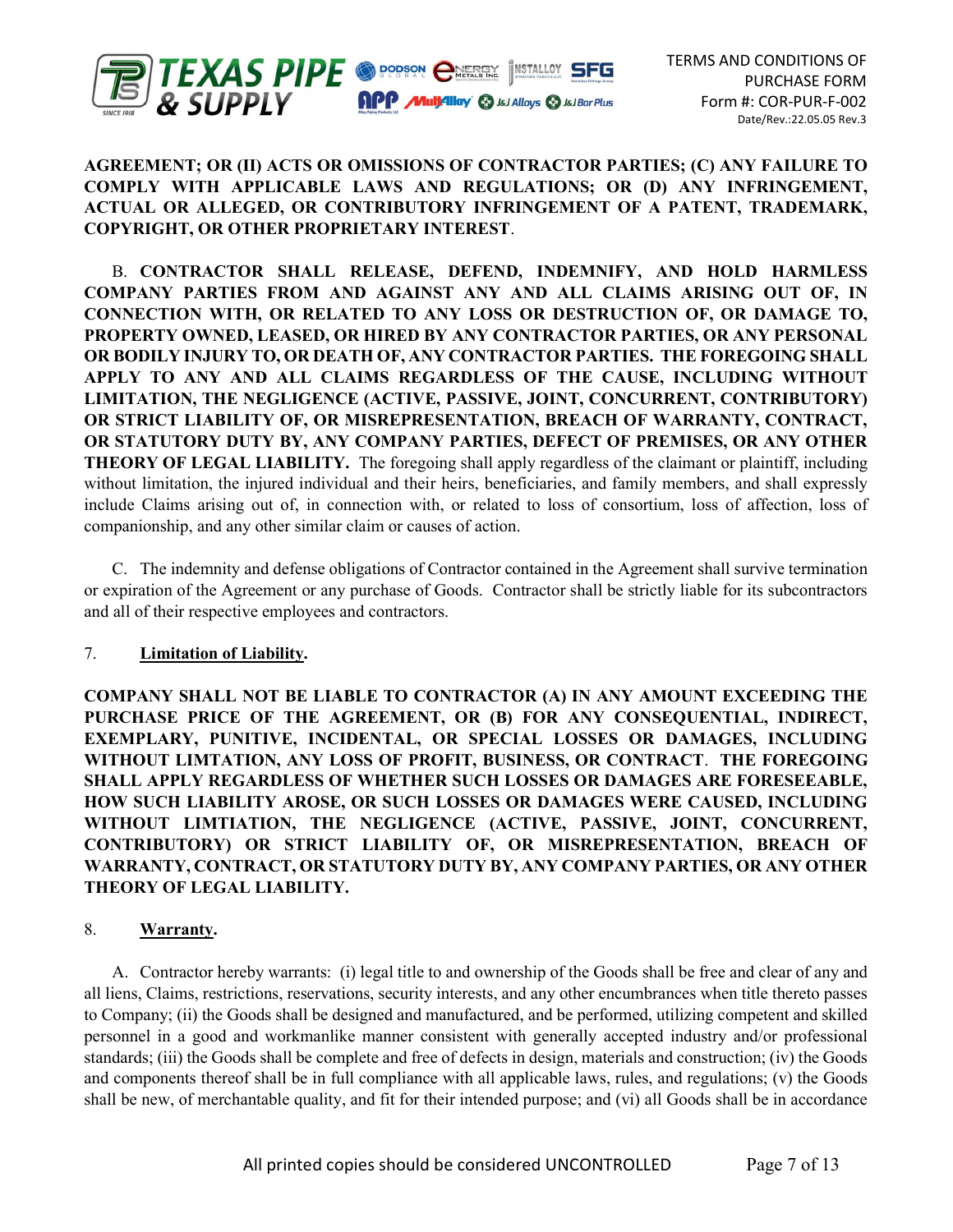

with the specifications and drawings approved by Company.

B. If any of the Goods are found to be defective or not in conformance with these warranties, Contractor shall promptly repair, replace, or reperform (at Company's option) any defective or nonconforming Goods at Contractor's own cost. Contractor shall also be responsible for the cost of the removal and/or replacement of any portion of the facilities necessary to locate, remove, repair, replace, or reperform any such defective or nonconforming Goods, as well as for the repair or replacement of any parts of Company's facilities damaged by such access, repair, or replacement and for the removal from the Site and disposal of all scrap, trash and debris generated by such removal, repair, replacement or reperformance.

C. Should Contractor refuse or fail to commence repair, replacement, or reperformance of any such defective or nonconforming Goods within twenty-four (24) hours after Company has provided notification of such defective or nonconforming Goods, or once commenced Contractor fails to diligently effect such repair, replacement, or reperformance to completion, Company shall have the right to perform the repair, replacement, or reperformance of the Goods, or to have the repair, replacement, and/or reperformance performed by a third party on an expedited basis. Contractor shall be responsible for all reasonable costs of such repair, replacement, or reperformance including, but not limited to, any amounts payable to third parties, third-party certifications and testing, and Company's internal costs, and Company may collect such amount directly from Contractor or by offset against performance security, if any, or by deduction from other amounts due Contractor.

### 9. Termination.

A. Notwithstanding anything contained herein to the contrary, Company shall have the absolute right to terminate the Agreement, for its convenience, without cause, and without liability to Contractor, by providing thirty (30) days written notice to Contractor. Upon receipt of such notice, Contractor shall immediately cease all work, and shall mark and identify any Goods associated with execution of the Agreement. Company shall only be liable to pay Contractor for Goods satisfactorily completed, which are non-defective and timely delivered or performed, prior to such termination.

B. Company may terminate the Agreement for cause if Contractor fails to make any payments to its subcontractors or suppliers in connection with the Goods under the Agreement when due, Contractor fails to diligently provide the Goods under the Agreement, or Contractor otherwise fails to perform or fulfill any material obligation under the Agreement and fails to correct any such failure within ten (10) days of notice from Company. Notwithstanding the foregoing, Company may immediately terminate the Agreement for cause if (i) Contractor commits any material safety violations in providing the Goods; (ii) Contractor is in default under, or violates, any of the material terms or conditions of the Agreement; or (iii) Contractor becomes insolvent, has a receiver appointed, makes a general assignment or filing for the benefit of creditors, or files for bankruptcy protection. In the event of a termination under this Article, Company shall make no further payments until Company has obtained replacement Goods. Once the replacement Goods are obtained and all charges therefore are settled, Company shall pay Contractor the remaining amount due Contractor for the portion of Goods delivered prior to the effective date of termination, less any costs of obtaining replacement Goods for undelivered portions in excess of the amount that would have been paid to Contractor for delivery and performance of all the Goods had Contractor not been in breach or default, and any administrative, legal, and other expenses incurred by Company arising out of, in connection with, or related to Contractor's default and Company's termination of the Agreement. The termination and deduction of costs and expenses shall be without prejudice to any other legal or equitable remedies available to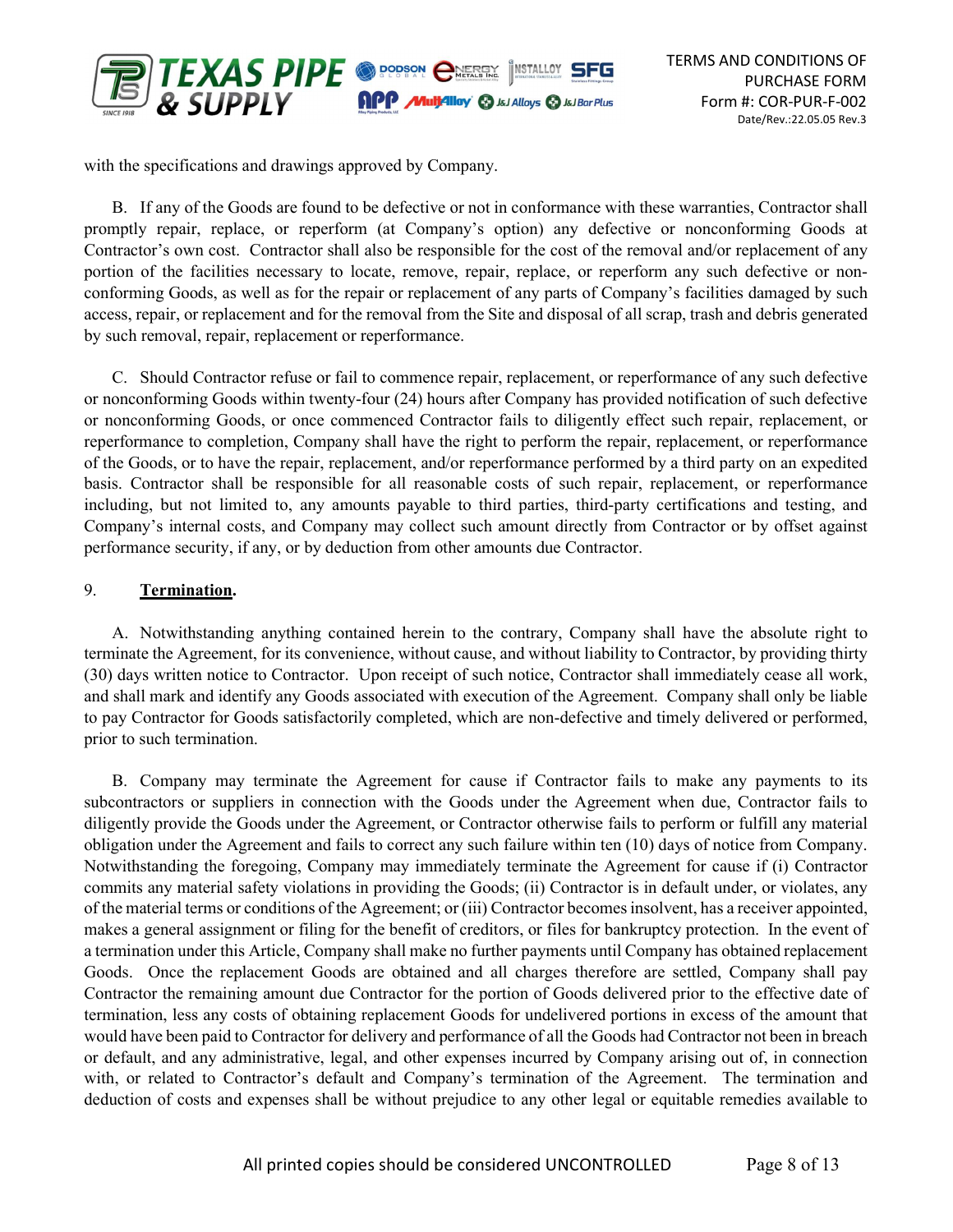

Company

## 10. Taxes.

A. Contractor shall be responsible for the reporting, filing, and payment of any income, profits, capital gains, business, gross receipts, excise, payroll, unemployment, medical, social, or other taxes, duties, imposts, fees, licenses, and other similar charges of every kind, and all penalties or interest, which may be assessed or imposed, directly or indirectly, on Contractor or its subcontractors or their respective employees or agents as a result of the provision of the Goods under the Agreement, and CONTRACTOR SHALL RELEASE, DEFEND, INDEMNIFY, AND HOLD HARMLESS COMPANY PARTIES FROM AND AGAINST ANY AND ALL CLAIMS AND FOR ALL SUCH TAXES WHICH MAY BE ASSESSED OR LEVIED DIRECTLY OR INDIRECTLY AGAINST ANY COMPANY PARTIES, OR AGAINST ANY CONTRACTOR PARTIES, BY ANY TAXING AUTHORITIES CLAIMING JURISDICTION OVER THE AGREEMENT. Except as otherwise set forth herein, all applicable taxes and social charges, including withholding taxes, for which Contractor is liable are included in the rates, prices, and mark-ups applicable to the Agreement, and Company shall have no responsibility to separately reimburse Contractor for any such taxes or social charges.

B. Company, without any liability on the part of Company, shall withhold from sums otherwise due Contractor any taxes or amounts required by applicable law to be withheld and shall pay the same when due to the appropriate taxing authorities. For Goods provided in California by non-California residents, or for rent paid to non-California residents on assets located in California, nonresident California withholding tax may apply. Company shall provide Contractor with available governmental receipts evidencing payment of taxes withheld. Should Contractor claim exemption from withholding, Contractor shall provide Company with all evidence as may be required by applicable law to substantiate that Company is not required to withhold the applicable amounts from payments to Contractor. Taxes withheld pursuant to this Article shall be for Contractor's account only, and Company shall have no obligation to reimburse Contractor for any such taxes withheld.

C. Unless otherwise allowed or required by applicable law or agreed to by Company and Contractor, invoiced compensation payable to Contractor shall be exclusive of sales, use, excise, value added, goods and services, and other similar taxes, where applicable. Any such taxes shall be shown separately on the invoice, and Company shall pay such amounts to Contractor, in addition to the compensation payable. Contractor shall make all reasonable efforts to minimize its liability to pay and to recover from Company any sales, use, excise, value added, goods and services, and other similar taxes which may be assessed on compensation or payments under the Agreement, and Contractor shall cooperate fully with Company in any reasonable and lawful effort by Company to reduce or eliminate any such taxes for which Company or Contractor may be liable under the Agreement. If Company is authorized to issue a sales/use tax exemption or other certificate in lieu of paying sales/use taxes, Company will provide to Contractor such properly completed certificate.

### 11. Independent Contractor.

At all times in connection with the Agreement, Contractor shall be, and shall act as, an independent contractor and not an agent or employee of Company. Contractor shall be fully responsible for and shall have exclusive direction and control of its agents, employees, and subcontractors, and shall control the manner and method of carrying out its obligations under the Agreement.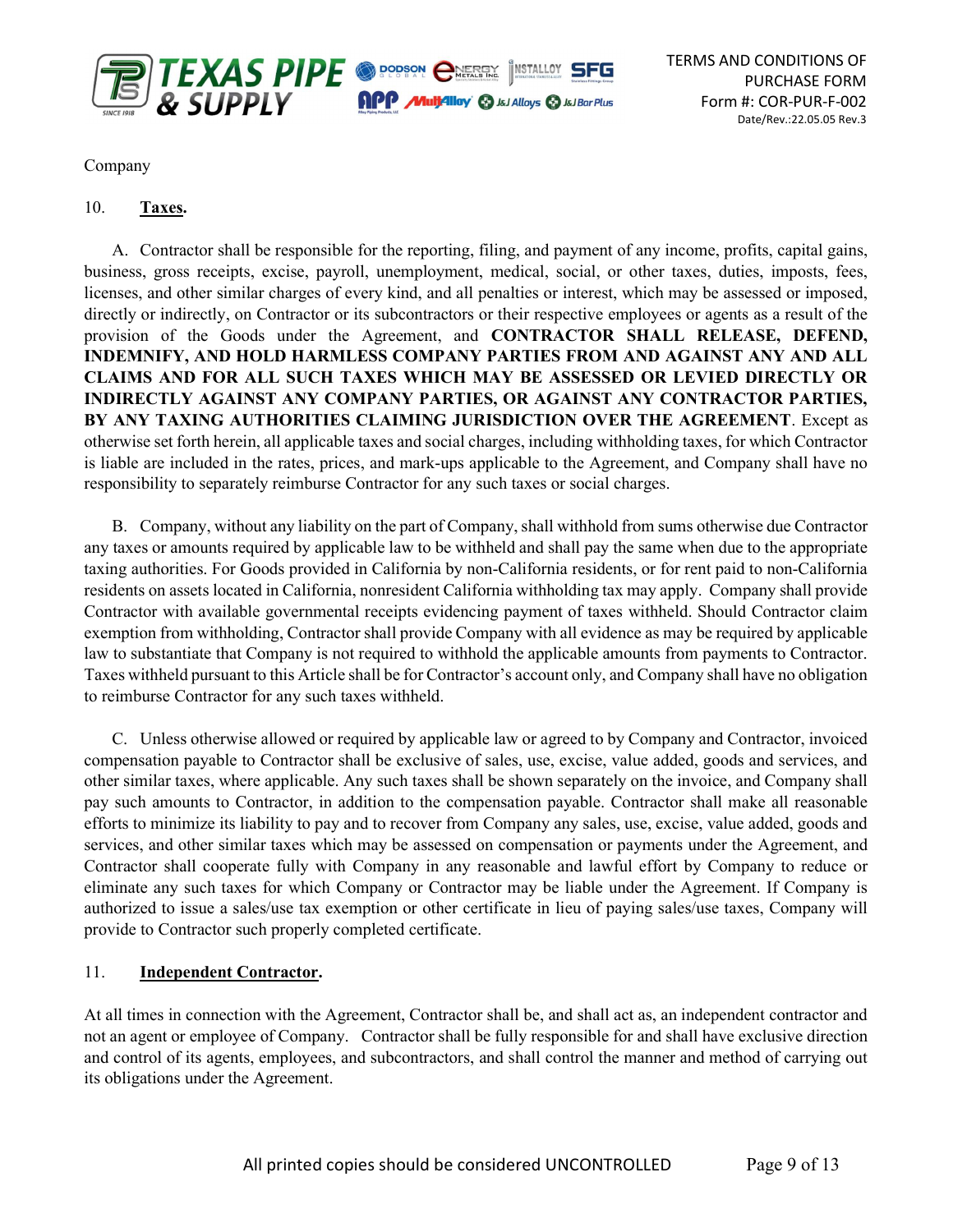

## 12. Force Majeure.

Neither party shall be responsible for its failure to perform due to causes beyond its reasonable control and not caused by its negligence or other avoidable fault, such as acts of God, fire, earthquakes, war, riot, embargoes, or acts of civil or military authorities ("Force Majeure"). If delivery or performance under the Agreement is to be delayed by Force Majeure, Contractor shall immediately notify Company in writing, and Company may either: (a) extend Contractor's time of performance; or (b) terminate the uncompleted portion of the Agreement, at no cost to Company.

### 13. Export Control Compliance.

A. With respect to the Goods subject to the Agreement, Contractor shall comply, and shall require that its affiliates and subcontractors and all of their respective employees, representatives, and agents comply, with all applicable laws, regulations, rules and requirements relating to sanctions and export and re-export control ("Export and Sanctions Law"). Nothing shall be shipped to, transshipped through, or sourced from, either directly or indirectly, any country, company, person, or for any end-use that is prohibited under Export and Sanctions Law. If Contractor, or one or more of Contractor Parties, are or become identified on any export denial, blocked, debarred, Specially Designated National, or other similar list maintained by the United States or other applicable jurisdiction, Company may terminate the Agreement upon written notice to the other at any time. Each of Company and Contractor shall be excused from performance of any obligation under the Agreement to the extent that such performance is prohibited under Export and Sanctions Law.

B. Contractor shall be responsible for obtaining any authorizations or licenses required under applicable export control regimes including, without limitation, licenses required for the transfer of any regulated technology to nationals of certain countries. Contractor shall timely (i) identify in writing to Company those Goods for which an export authorization is required and (ii) provide in writing to Company export control classification and licensing information necessary for export documents (e.g., Export Control Classification Numbers (ECCN) for items originated from the United States). Contractor agrees to keep records of its export and re-export related activities for a minimum of five years or such period as required by all relevant laws, whichever is greater, and shall make those records available to Company upon request.

C. Nothing in the Agreement is intended to be, or shall be construed as, an agreement by either Contractor or Company to take or refrain from taking any action that is or would be prohibited or penalized under U.S. antiboycott laws, rules or regulations.

D. CONTRACTOR SHALL RELEASE, DEFEND, INDEMNIFY, AND HOLD HARMLESS COMPANY PARTIES FROM ANY AND ALL CLAIMS ARISING OUT OF, IN CONNECTION WITH, OR RELATED TO A BREACH, ACTUAL OR ALLEGED, BY CONTRACTOR OR ANY OF ITS PRINCIPALS, AGENTS, SUBCONTRACTORS, AND ALL OTHER PARTIES FOR WHOM CONTRACTOR MAY BE RESPONSIBLE ("CONTRACTOR PARTIES") OF THE OBLIGATIONS UNDER THIS ARTICLE.

### 14. Ethics and Conflicts of Interest; Anti-Bribery.

A. Contractor shall not, and Contractor shall require that Contractor Parties shall not, directly or indirectly,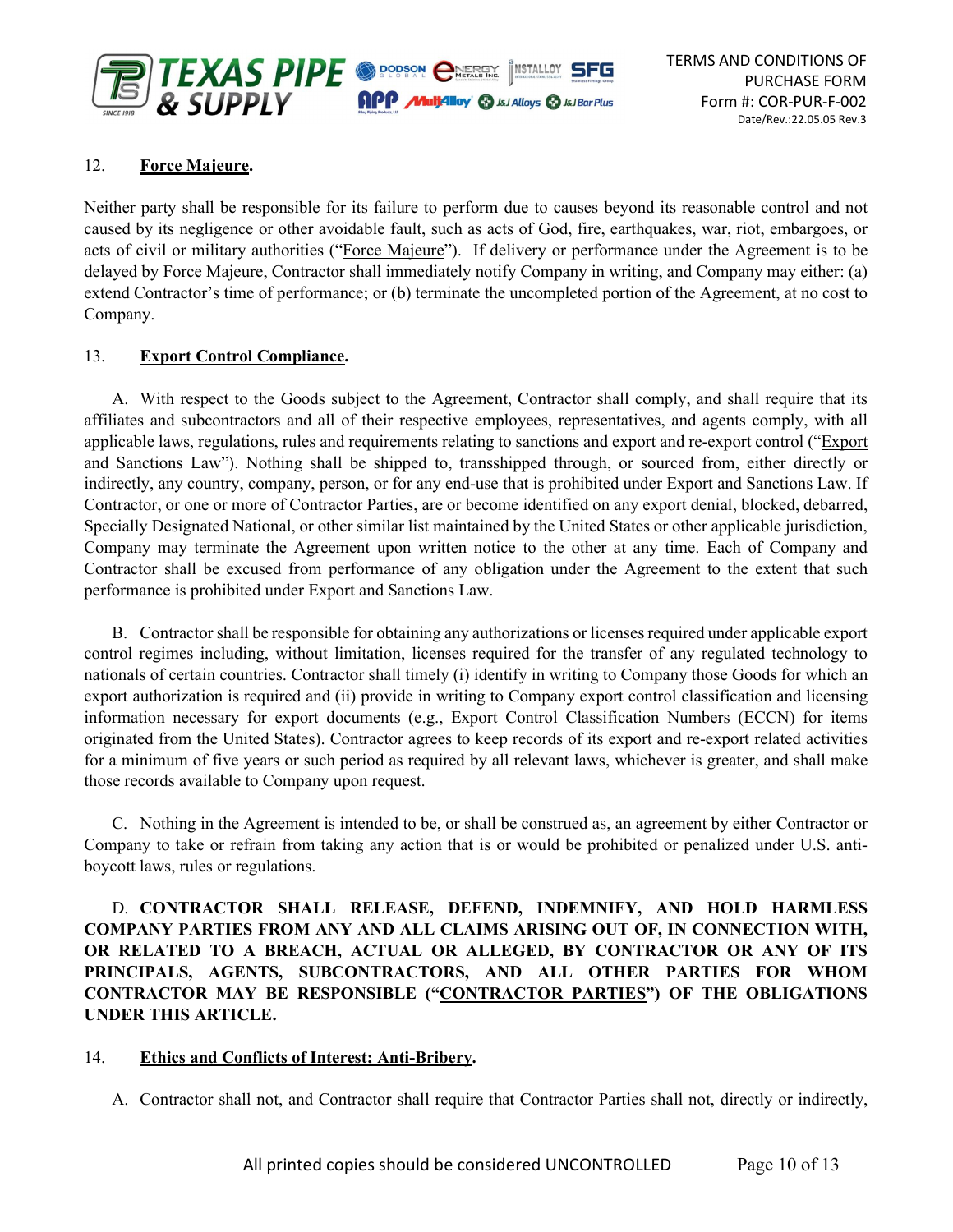

pay salaries, commissions or fees, or make payments or rebates to Employees or officers of Company, or favor Employees or officers of Company or designees of such Employees or officers, with gifts or entertainment of unreasonable cost or value, or services or goods sold at less than full market value; or enter into business arrangements with Employees or officers of the Company, unless such Employees or officers are acting as representatives of the Company. Company and its subsidiaries are committed to the highest standard of business ethics and conduct.

B. Contractor represents and warrants that it shall comply with, and has required or will require Contractor Parties to comply with, all applicable anti-bribery laws and anti-money laundering laws rules, and regulations of the United States, the United Kingdom, the European Union or any member state thereof, the Republic of Singapore, and any other similar laws, in all applicable jurisdictions, including, without limitation the currently effective or successor versions of the U.S. Foreign Corrupt Practices Act; the UK Bribery Act 2010; the UK Money Laundering Regulations 2007; the UK Anti-Terrorism, Crime, and Security Act 2001; the Proceeds of Crime Act 2002; and the Singapore Penal Code. If Company reasonably believes that Contractor or Contractor Parties has or will engage in improper conduct in breach of this Article, Company may, at its sole discretion, suspend any further performance by Contractor and withhold further payment to Contractor or terminate the Agreement with immediate effect. CONTRACTOR SHALL RELEASE, DEFEND, INDEMNIFY, AND HOLD HARMLESS COMPANY PARTIES FROM ANY AND ALL CLAIMS ARISING OUT OF, IN CONNECTION WITH, OR RELATED TO A BREACH, ACTUAL OR ALLEGED, BY ANY CONTRACTOR PARTIES OF THE OBLIGATIONS UNDER THIS ARTICLE.

## 15. Hazardous Materials.

For Goods that may contain potentially hazardous or restricted materials, or are otherwise subject to laws or regulations relating to hazardous or toxic substances, or when disposed of, to regulations governing hazardous wastes, or to any other environmental or health or safety regulation, Contractor shall notify, and promptly furnish to, Company: (a) a list of all potentially hazardous, restricted, or toxic materials or substances; (b) the quantity of one or more such materials or substances; (c) appropriate material safety data sheets for each such materials and substances; and (d) all instructions for shipping, safety, handling, exposure, and disposal of such materials or substances, in a form sufficiently clear for use by Company personnel and sufficiently specific to identify all action which the user must take concerning such materials or substances. Contractor shall comply with all applicable federal, state, local, and international laws (as applicable), and regulations related to such materials and substances.

### 16. Compliance with Laws.

Contractor shall at all times comply, and act in a manner consistent, with all applicable laws, rules, and regulations. All Goods shall conform to, and comply with, all applicable laws, permits, specifications, industry standards, codes, and practices of best-in-class suppliers of such goods and/or services.

## 17. Governing Law; Dispute Resolution.

The interpretation and performance of the Agreement shall be governed by and construed in accordance with the laws of the State of Texas, except for any rule or law of the State of Texas which would make the law of any other jurisdiction applicable. The United Nations Convention on Contracts for the International Sale of Goods shall not apply to, and shall be excluded from, the Agreement. The parties specifically agree that, if any provision of the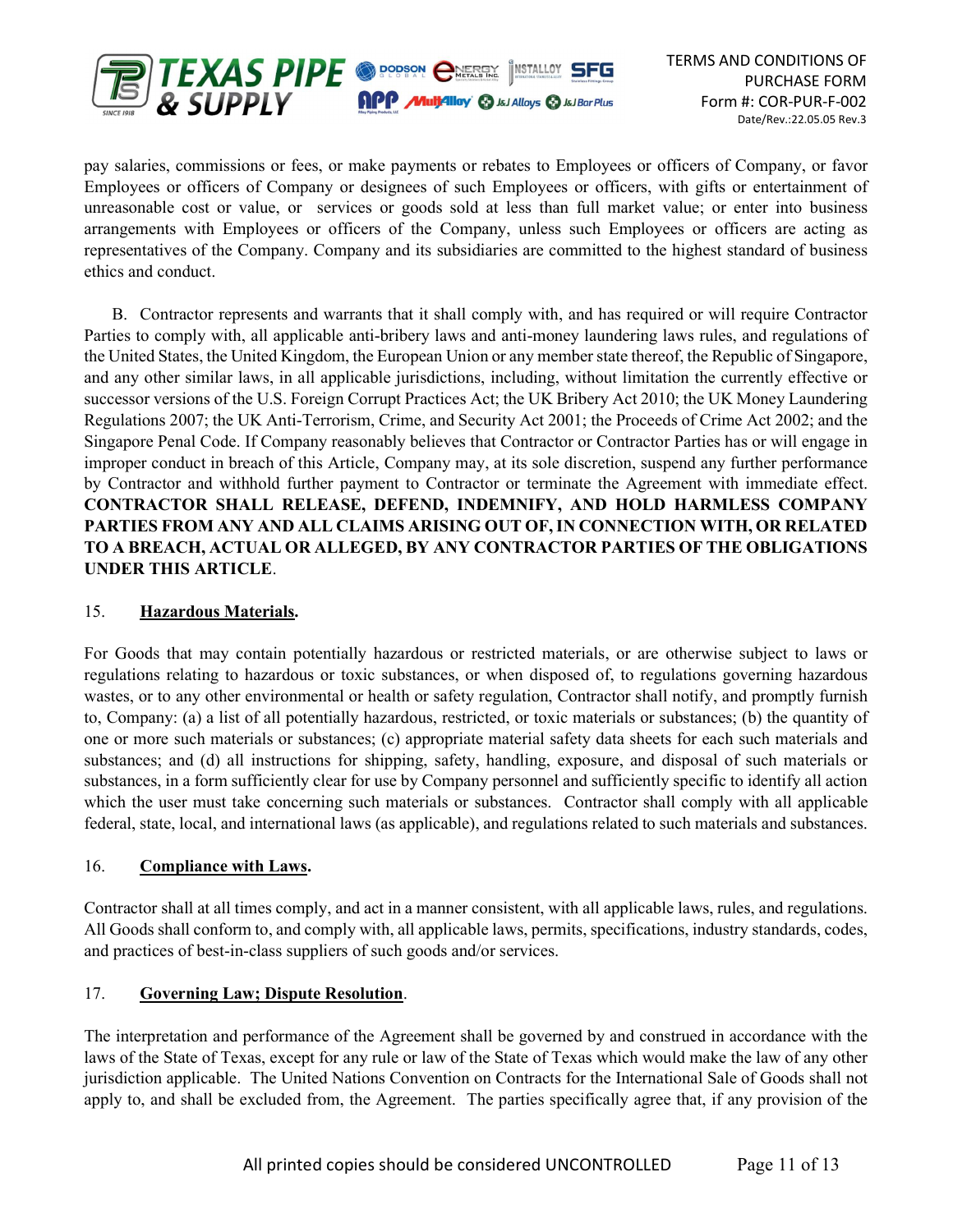

Agreement is determined to be unenforceable or in contravention of any applicable law, such provision shall be deemed modified to the minimum extent required to bring such provision into compliance with said statute or case law. Nothing contained herein shall be construed as contravening the express intention of the parties that the laws of the state of Texas shall apply in all respects. Any disputes between the parties shall be resolved solely in the state and federal courts sitting in Harris County, Texas. **EACH PARTY HERETO HEREBY** KNOWINGLY, VOLUNTARILY, AND INTENTIONALLY WAIVES (TO THE EXTENT PERMITTED BY APPLICABLE LAW) ANY RIGHT IT MAY HAVE TO A TRIAL BY JURY OF ANY DISPUTE ARISING OUT OF, IN CONNECTION WITH, OR RELATED TO THE AGREEMENT AND AGREES THAT ANY SUCH DISPUTE SHALL BE TRIED BEFORE A JUDGE SITTING WITHOUT A JURY.

#### 18. General Provisions.

A. Contractor shall provide all permits, certificates, and licenses which may be required for the performance of the Agreement.

B. No waiver by either party of any one or more defaults by the other party in the performance of the Agreement shall operate or be construed as a waiver of any future default or defaults by the same party, whether of a like or different character.

C. Each party hereto agrees that it has had the opportunity to be represented by counsel in connection with the drafting and negotiation of the Agreement, and the parties agree that the Agreement and the terms hereof shall not be construed more severely against one of the parties than the other. Specifically, but not by limitation, the parties agree that no term of the Agreement shall be construed more severely against the party deemed to be the drafter of such term than against the other party.

D. It is intended that if any provision of the Agreement is determined to be unenforceable or void for any reason, such provision shall be adjusted, if possible, in order to achieve the intent of the parties. In any event, all other provisions of the Agreement shall be deemed valid, binding and enforceable.

E. Contractor shall not, without the prior written consent of Company, disclose any information arising out of, in connection with, or related to the Agreement to any third party. Any drawings, specifications, or other materials or information submitted or revealed by Company to Contractor are confidential and proprietary to Company and shall not be disclosed or utilized by Contractor in any manner except as such utilization may be required in order for Contractor to perform under the Agreement. Contractor shall not use Company's name in connection with any publicity, release, advertisement, or other publication.

F. The Agreement reflects the entire agreement between the parties with respect to its subject matter. All other oral or written agreements, contracts, understandings, conditions, warranties, or representations, with respect to the subject matter of the Agreement, are superseded by the Agreement.

G. Each number shall include all numbers, and each gender (male, female, or neuter) shall include all genders. The captions of the Articles are for convenience only and shall have no effect and shall neither limit nor amplify the terms or conditions of the Agreement itself. The words "hereof," "herein," "hereunder," "hereinafter," and the like refer to this entire instrument, not just to specific Articles in which such words appear. References herein to specific statutes or laws shall also be references to any amendments of or applicable successor statutes or laws. All